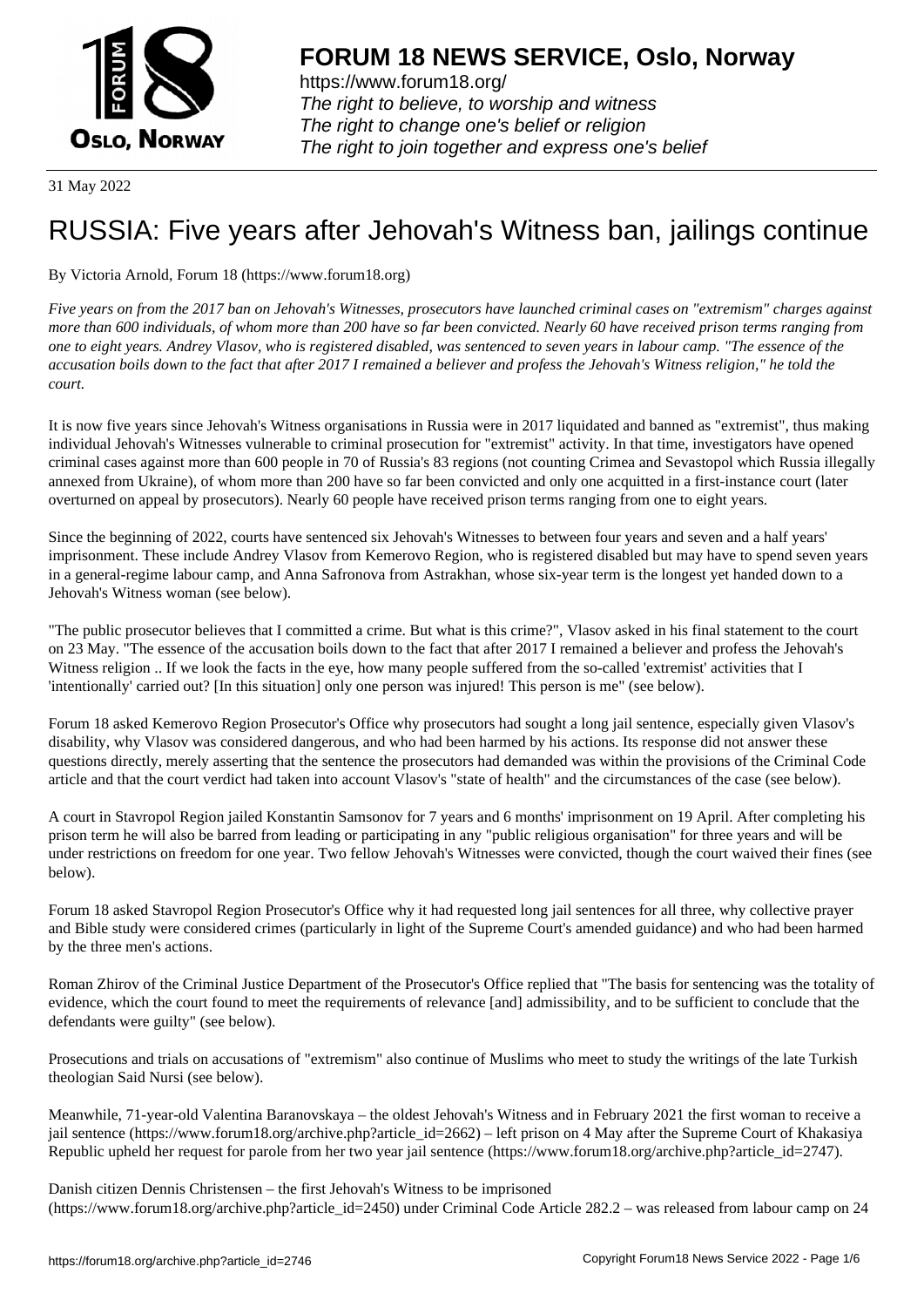citizenship – lost his right of residence in Russia, and was ordered deported upon his release. He arrived in Denmark on 25 May 2022 (https://www.forum18.org/archive.php?article\_id=2747), together with his Russian wife Irina.

#### Charges and punishments

After being kept under FSB security service or police surveillance for some months, most targeted Jehovah's Witnesses and Muslim readers of Nursi's works are prosecuted under Criminal Code Article 282.2 (https://www.forum18.org/archive.php?article\_id=2215) for either "organising" (Part 1), or "participating in" (Part 2), "the activity of a social or religious association or other organisation in relation to which a court has adopted a decision legally in force on liquidation or ban on the activity in connection with the carrying out of extremist activity".

The manifestations of freedom of religion and belief being prosecuted under both these parts of Criminal Code Article 282.2 are similar. They include meeting in each other's homes to pray and sing together, study sacred texts, and to discuss shared beliefs.

There is a wide range of compulsory and discretionary punishments – including post-imprisonment punishments (https://www.forum18.org/archive.php?article\_id=2681) - for convictions under Criminal Code Article 282.2. A similarly wide range of punishments exists for convictions under Criminal Code Article 282.3, Part 1 ("Financing extremist activity"), as well as under Criminal Code Article 282.2, Part 1.1 ("Inclination, recruitment or other involvement of a person in an extremist organisation").

These punishments vary depending on the articles (https://www.forum18.org/archive.php?article\_id=2681) under which a conviction takes place, and whether a sentence is a prison sentence, suspended prison sentence, fine, or assigned labour sentence (https://www.forum18.org/archive.php?article\_id=2681). Such punishments include bans on holding certain positions and/or carrying out certain activities, restrictions on freedom, and administrative supervision (https://www.forum18.org/archive.php?article\_id=2681).

The state of "sudimost" (having an active criminal record, the state of being a convicted person) also brings with it formal penalties and informal obstacles to life (https://www.forum18.org/archive.php?article\_id=2681), as does being on the Rosfinmonitoring "List of Terrorists and Extremists" (https://www.forum18.org/archive.php?article\_id=2687).

## 2017 ban on Jehovah's Witnesses

On 20 April 2017, Russia's Supreme Court granted the Justice Ministry's request that the Jehovah's Witness Administrative Centre should be declared an "extremist organisation", and that it and its 395 subsidiary structures – local religious communities across the country – should be liquidated and their activities prohibited. Appeal judges upheld the decision on 17 July 2017 (https://www.forum18.org/archive.php?article\_id=2297).

The following year, it became clear that meeting for prayer, hymn singing, and Bible study was enough for Jehovah's Witnesses to be prosecuted under Criminal Code Article 282.2, Part 1 or Part 2.

Jehovah's Witnesses have long insisted that the Supreme Court ban applies only to the activities of registered legal entities, and not to individual or collective expressions of religious belief. In October 2021, the Supreme Court issued amendments to its decree governing the application of the Extremism Law (https://www.forum18.org/archive.php?article\_id=2698).

The amendments direct judges to ascertain a defendant's "specific actions", their motivation, and "the significance [of these actions] for the continuation or resumption of a [banned organisation]'s activities". The amendments also note that a person's actions "consisting solely of the exercise of their right to freedom of conscience and freedom of religion [..] do not in themselves constitute a crime under Article 282.2, Part 2, if they do not contain signs of extremism".

These clarifications have so far had a noticeable but limited impact on judicial practice (https://www.forum18.org/archive.php?article\_id=2747).

## Muslims similarly prosecuted

Muslims who meet to study the writings of the late Turkish theologian Said Nursi may also be prosecuted under the Extremism Law for organising or participating in the activities of "Nurdzhular". The Supreme Court banned this association as "extremist" in 2008 (https://www.forum18.org/archive.php?article\_id=2215), but Muslims in Russia deny any such formal organisation ever existed. Typically, such Muslims meet in homes to study Islam, with one or more expounding on Nursi's works. They also pray, eat, and drink tea together, and do not seek state permission to meet.

Three Muslims who met to study Nursi are currently on trial in Dagestan (https://www.forum18.org/archive.php?article\_id=2747) under Criminal Code Article 282.2, Part 2. Five other residents of Dagestan appear to be under investigation on the same charge.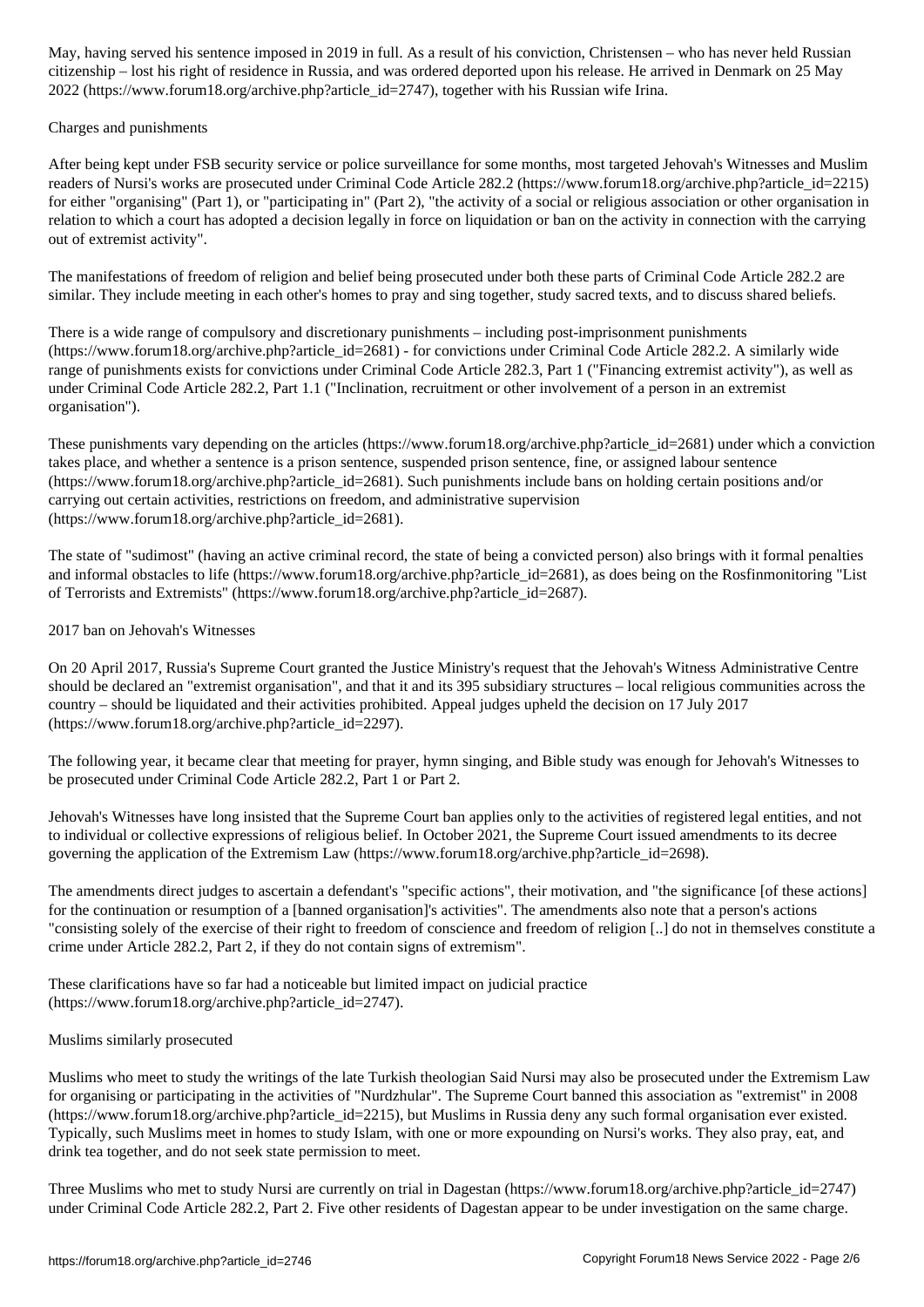Six readers of Nursi's works are also under investigation under Criminal Code Article 282.2 in Tatarstan – three in Kazan and three in Neberezhnyye Chelny (https://www.forum18.org/archive.php?article\_id=2747). It is unknown when these cases will reach court.

The most recent Nursi-related conviction is that of Nakiya Khametzakirovna Sharifullina (born 1 January 1958), who received a two-year suspended sentence with 18 months' probation (https://www.forum18.org/archive.php?article\_id=2684) under Criminal Code Article 282.2, Part 1 on 31 August 2021. Both defence and prosecution challenged the decision, but Tatarstan's Supreme Court upheld Naberezhnyye Chelny City Court's original ruling and sentence (https://www.forum18.org/archive.php?article\_id=2713) on 17 December 2021. Sharifullina's lawyers are now preparing to appeal further at the 6th Cassational Court in Samara.

At present, only one person who met with others to read Nursi's works remains imprisoned. A court in Dagestan sentenced Ilgar Vagif-ogly Aliyev (born 16 February 1977) in May 2018 to eight years' imprisonment plus two years of restrictions on freedom (https://www.forum18.org/archive.php?article\_id=2386) for alleged involvement in "Nurdzhular".

6 Jehovah's Witness jail sentences since January

Since the beginning of 2022, courts have sentenced six Jehovah's Witnesses to terms of imprisonment ranging from four years to seven and a half years.

"In the main, harsh sentences are issued by the courts of the Krasnodar, Tomsk, and Astrakhan Regions," Jehovah's Witness lawyers commented on 26 May, when Forum 18 asked if they believed sentences were becoming more severe. "These regions are generally distinguished by the unimaginable severity of the judicial system."

"What is this crime?"

On 24 May 2022, Judge Pavel Kotykhov of Central District Court in Prokopyevsk (Kemerovo Region) sentenced Andrey Valeryevich Vlasov (born 19 November 1968) to seven years in a general-regime prison camp under Criminal Code Article 282.2, Part 1 ("Organising the activity of a social or religious association or other organisation in relation to which a court has adopted a decision legally in force on liquidation or ban on the activity in connection with the carrying out of extremist activity"). Prosecutors had requested eight years and six months' imprisonment. Vlasov was taken into custody from the courtroom.

In addition to the jail term, Judge Kotykhov handed Vlasov a five-year post-prison ban on "organisational work in religious or public organisations", as well as restrictions on freedom for one year, Kemerovo Region Prosecutor's Office told Forum 18.

"The public prosecutor believes that I committed a crime. But what is this crime?", Vlasov asked in his final statement to the court on 23 May. "The essence of the accusation boils down to the fact that after 2017 I remained a believer and profess the Jehovah's Witness religion .. If we look the facts in the eye, how many people suffered from the so-called 'extremist' activities that I 'intentionally' carried out? [In this situation] only one person was injured! This person is me."

"In gathering with my friends for joint religious meetings, I followed neither the charter of a [local religious organisation], nor human leadership", Vlasov added. "I followed the guidance from the Bible. It says, 'Let us not forsake our assembly' (Hebrews 10:24, 25)."

"From the whole process, I conclude that I am subject to criminal prosecution only because I remain a believer after the liquidation of legal entities," Vlasov noted in his final statement to the court.

"This is clearly seen in the indictment: 'acting illegally, deliberately, in accordance with his religious beliefs, pursuing the goal of disseminating the [Jehovah's Witness] doctrine'. The prosecutor's office believes that being a Jehovah's Witness and spreading this creed is a crime. But this, in turn, violates my rights guaranteed by the Constitution of the Russian Federation, as well as the European Convention for the Protection of Human Rights and Fundamental Freedoms."

Vlasov is registered as group II disabled. He did not name his condition in his final statement, but explained: "My physical condition is limited .. Due to stiffness in movement, without outside help, I cannot take care of my legs, put on socks, take care of my feet and toes. All this is done by my dear [wife] Natasha. I am in constant need of medical treatment and supervision."

(Under Russian law, disability is classified according to a person's capacity for work rather than specific impairments – group II, the middle of three groupings, refers to those who can only work under particular conditions, such as in a specially-equipped workshop, or who cannot work at all.)

Forum 18 wrote to Kemerovo Region Prosecutor's Office, asking why prosecutors had sought such a long jail sentence, especially given Vlasov's disability, why Vlasov was considered dangerous, and who had been harmed by his actions. In his response, Aleksandr Andryushchenko, acting head of the Criminal Justice Department of the Prosecutor's Office, insisted that the sentence the prosecutors had demanded was within the provisions of the Criminal Code article and that "In adopting the verdict, the court took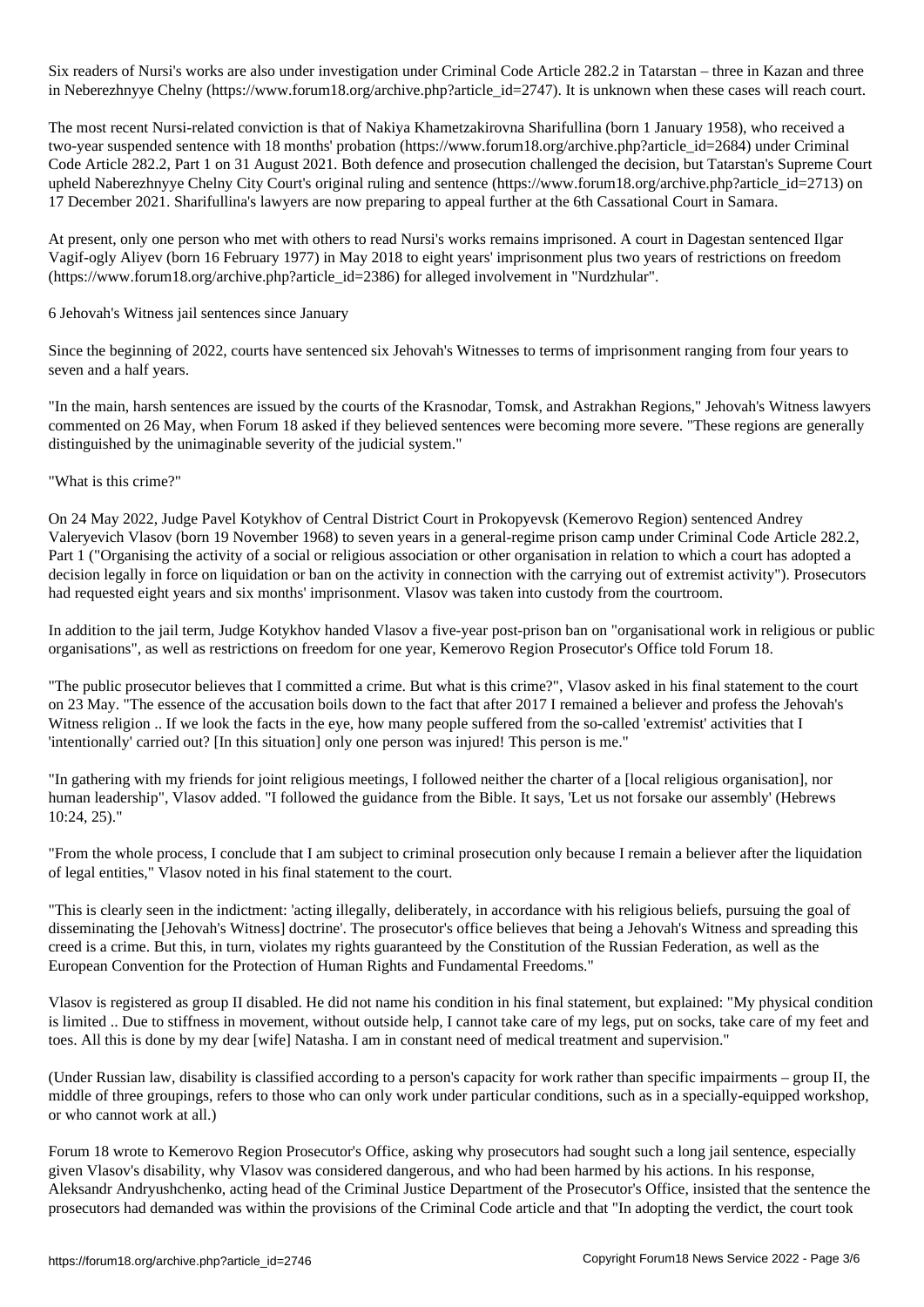mitigating of exacerbating the punishment, and exceptional circumstances". Andryushchenko did not answer Forum 18's other questions.

Forum 18 also asked Central District Court why it had convicted Vlasov, given the Supreme Court's October 2021 amendments to its guidance for extremism-related cases. In his response of 26 May, the court's chief specialist, Aleksandr Korchagin, did not answer Forum 18's questions, but only reiterated the basic details of Vlasov's sentence. "The grounds and motives for imposing this punishment are set out by the judge in the verdict," he added, and that the sentence has not yet entered legal force. The written verdict is not available on the court website, Forum 18 notes.

The FSB security service initiated the criminal case against Vlasov in July 2020 and searched his home and workplace in the same month, confiscating electronic devices and his Bible. Investigators interrogated both Vlasov and his wife Natalya Vlasova, but charged only the former.

Vlasov spent a year and ten months under house arrest during the investigation and his trial. This – and his time in detention before any appeal – will be taken into account when calculating the term he will have to serve if his conviction enters legal force (at the rate of two days' house arrest to one day's imprisonment and one day in detention to one and a half in prison).

"De facto head of the banned religious organisation" jailed

Neftekumsk District Court (Stavropol Region) sentenced Konstantin Valeryevich Samsonov (born 1977) to 7 years and 6 months' imprisonment on 19 April. Should his conviction come into force, Samsonov will after completing his prison term also be barred from leading or participating in any "public religious organisation" for three years and will be under restrictions on freedom for one year, Roman Zhirov of the Criminal Justice Department of Stavropol Region Prosecutor's Office told Forum 18 on 30 May.

The Judge fined Samsonov's fellow defendants Aleksandr Andreyevich Akopov (born 1992) and Shamil Shapiyevich Sultanov (born 1977) 500,000 Roubles each (waived because of the time they had spent in detention during the investigation and trial).

All three men were arrested and detained in December 2018 (https://www.forum18.org/archive.php?article\_id=2512), and they were all tried on the same charges:

– Criminal Code Article 282.2, Part 1 ("Organising the activity of a social or religious association or other organisation in relation to which a court has adopted a decision legally in force on liquidation or ban on the activity in connection with the carrying out of extremist activity");

- and Criminal Code Article 282.3, Part 1 ("Financing extremist activity").

It appears that Neftekumsk District Court concluded that Samsonov was the real leader of the whole community.

"The duty of the de facto head of the banned religious organisation was entrusted to [Samsonov], who, being the 'coordinator of the council of elders', for the purpose of secrecy divided the assembly of [Jehovah's Witnesses] into cells, one of which he personally headed," Press Secretary Natalya Slyusareva said in a statement on Neftekumsk District Court website on 20 April. "The leadership of other cells he delegated to [Akopov] and [Sultanov]."

Prosecutors had asked for 9 years' imprisonment for Samsonov and 8 years' imprisonment for Akopov and Sultanov. According to the court's website, both defence and prosecution have lodged appeals.

Forum 18 wrote to Stavropol Region Prosecutor's Office on 23 May to ask why it had requested such long jail sentences, why collective prayer and Bible study were considered crimes (particularly in light of the Supreme Court's amended guidance) and who had been harmed by the three men's actions.

Roman Zhirov of the Criminal Justice Department of the Prosecutor's Office replied on 30 May that "The basis for sentencing was the totality of evidence, which the court found to meet the requirements of relevance [and] admissibility, and to be sufficient to conclude that the defendants were guilty".

Forum 18 also enquired of Neftekumsk District Court on 24 May why Samsonov had received a prison term and his two fellow defendants' fines, and why any of them had been found guilty given the Supreme Court's amended guidance. Forum 18 received no reply by the end of the working day in Neftekumsk of 31 May.

According to the court's press statement of 20 April, "After the liquidation of the Jehovah's Witness religious organisation, [Samsonov, Akopov, and Sultanov], who were in fact members of the religious organisation before the ban and who took part in its activities, being aware of the liquidation of the Jehovah's Witness local religious organisation in Budyonnovsk, decided to continue [its] activities in the Neftekumsk district."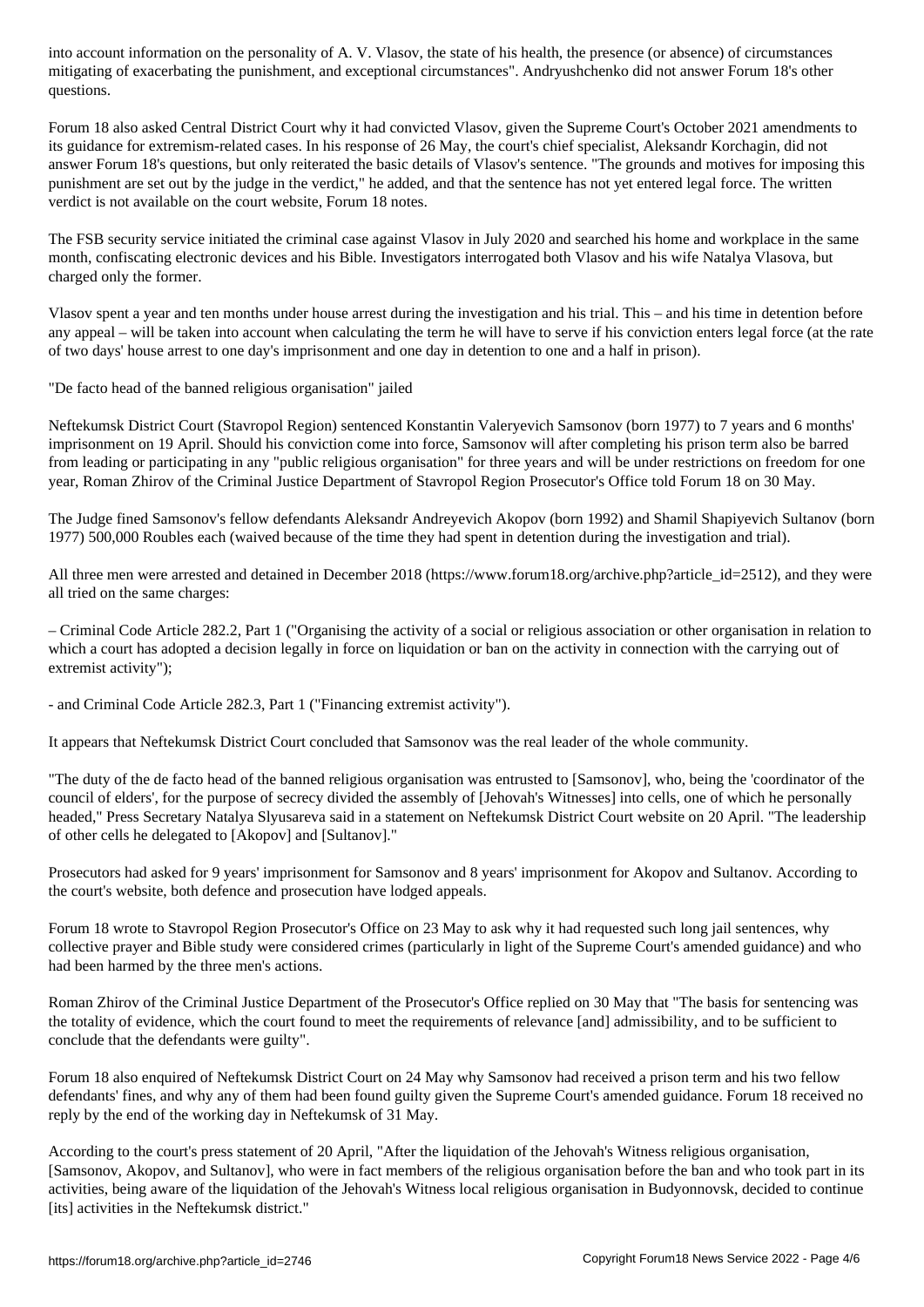The three men allegedly "assumed the leadership of the Budyonnovsk Jehovah's Witness local religious organisation, took deliberate actions of an organisational nature, expressed in holding meetings of the Jehovah's Witness local religious organisation in residential premises in Neftekumsk District, carried out in compliance with secrecy measures, where they conducted their religious speeches and services, studied and distributed religious literature of extremist content, collected funds under the guise of donations and controlled their distribution, carried out preaching activities, agreed and coordinated their actions with a parent organisation in the structure of the world organisation of Jehovah's Witnesses, [and] planned and carried out activities to involve new members in the activities of the banned religious extremist organisation."

(Samsonov, Akopov, and Sultanov are residents of Neftekumsk, but their nearest registered Jehovah's Witness community before the 2017 ban was in the larger town of Budyonnovsk, about 70 kms away. None of the three appears on the list of founder members of the Budyonnovsk Jehovah's Witness local religious organisation, according to federal tax records.)

In his final statement on 31 March, Aleksandr Akopov asked the court "to look at the actions of which we are accused, not only from a legal point of view, but also from the point of view of morals and morality. To put it simply, is what we did bad or not?"

"Studying the Bible, praying to Jehovah God, singing religious songs, communicating with fellow believers and helping them, as well as preaching and doing all this with the motives that we had – is this bad or not? Your Honour, I am convinced that all these actions cannot be bad, let alone extremist or dangerous."

Akopov added that "There are no casualties of our actions, and there cannot be. Because we only peacefully practiced our religion."

Four more 2022 jailings

Four more Jehovah's Witnesses have received prison terms since the beginning of 2022:

– Yevgeny Nikolayevich Korotun (born 13 April 1970) was sentenced to 7 years' imprisonment under Criminal Code Article 282.2, Part 1 on 20 January at Seversk City Court, Tomsk Region. Tomsk Regional Court upheld the ruling on 16 May.

– Anna Arnoldovna Safronova (born 22 July 1965) was sentenced to 6 years' imprisonment

(https://www.forum18.org/archive.php?article\_id=2714) under Criminal Code Article 282.2, Part 2 and Article 282.3 Part 1 on 25 January at Trusovsky District Court, Astrakhan. Astrakhan Regional Court upheld the ruling on 14 April. As of 29 April 2022, Safronova was being held at Investigation Prison No. 1 in Makhachkala, capital of the North Caucasus Republic of Dagestan, according to the jw-russia.org chronology of her case. It is unknown if she has since been transferred elsewhere, or in which institution she will serve her sentence.

– Anatoly Vasilyevich Gorbunov (born 15 August 1957) was sentenced to 6 years' imprisonment under Criminal Code Article 282.2, Part 1 on 2 February at October District Court, Krasnoyarsk.

– Lyudmila Ivanovna Shchekoldina (born 25 June 1976) was sentenced to 4 years and 1 month's imprisonment under Criminal Code Article 282.2, Part 2 and Part 1.1 on 24 May at Pavlovskaya District Court, Krasnodar Region.

Forum 18 wrote to the Astrakhan Region, Krasnodar Region, Krasnoyarsk Region, and Tomsk Region Prosecutors' Offices between 20 and 26 May to ask why they had requested jail sentences, why collective prayer and Bible study were considered crimes, and who had been harmed by the Jehovah's Witnesses' actions.

Forum 18 also asked the respective courts why – in the light of the Supreme Court's amended guidance – they had convicted the defendants, and why judges had imposed such substantial sentences. Forum 18 has received no responses from any of the courts or prosecutors' offices. (END)

Full reports on freedom of thought, conscience and belief in Russia (https://www.forum18.org/archive.php?query=&religion=all&country=10)

For more background see Forum 18's survey of the general state of freedom of religion and belief in Russia (https://www.forum18.org/archive.php?article\_id=2246), as well as Forum 18's survey of the dramatic decline in this freedom related to Russia's Extremism Law (https://www.forum18.org/archive.php?article\_id=2215)

A personal commentary by the Director of the SOVA Center for Information and Analysis (https://www.sova-center.ru), Alexander Verkhovsky, about the systemic problems of Russian "anti-extremism" laws (https://www.forum18.org/archive.php?article\_id=1468)

Forum 18's compilation of Organisation for Security and Co-operation in Europe (OSCE) freedom of religion or belief commitments (https://www.forum18.org/archive.php?article\_id=1351)